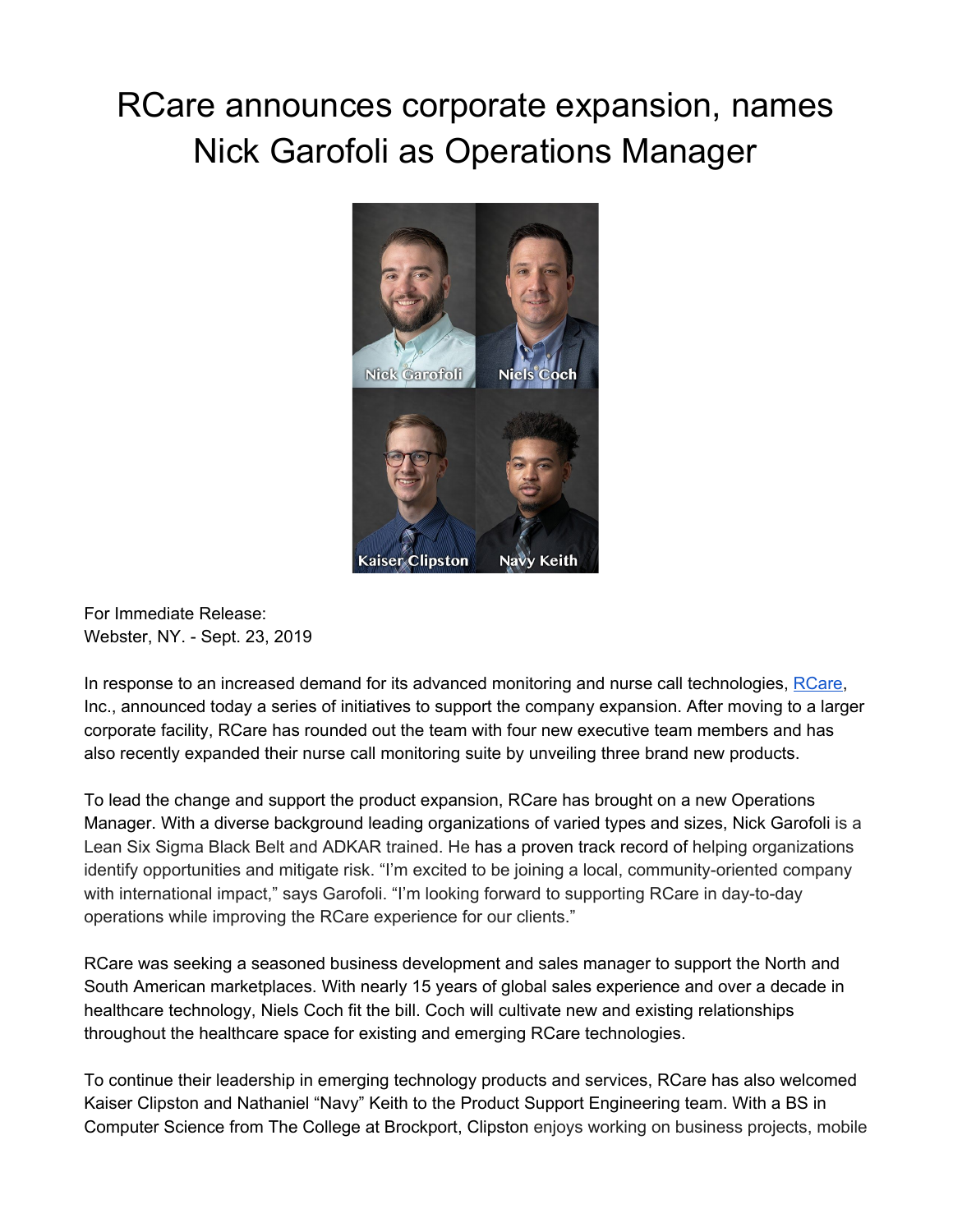development, game design, and music production. With experience in technical support and troubleshooting, Keith has a BS in Computer Information Systems from SUNY and has a background in sales and relationship marketing.

"It's an exciting period of growth for RCare," said Myron Kowal, CEO of RCare. "Our number one goal is to provide a comprehensive and interoperable suite of capabilities and services to improve the lives of our clients and those they serve. We needed to build up our team to achieve these milestones."

In addition to new staff, RCare has unveiled 3 new product offerings: A new interoperable wired nurse call solution, a full line of Inovonics products, and a new system designed and priced for affordable housing programs.

RCare has introduced iCall, the company's latest full-IP wired nurse call [system](https://rcareinc.com/products/icall/). Communities can customize wired nurse call solutions, wireless or a hybrid of both. Now even wired campuses can benefit from RCare's advanced analytics and rich reporting tools along with powerful data to support the organization's compliance and quality improvement efforts.

"Allowing for seamless interoperability between wired and wireless solutions was necessary for communities looking to benefit from the latest in nurse call innovation," said Kowal. "They can even save on upfront costs by using existing hardware and still optimize with RCare's analytics and reporting technologies."

To ensure affordability, RCare is now an **[authorized](https://rcareinc.com/products/inovonics-integration/) reseller of Inovonics** products for new and existing call system installations. Companies choosing RCare's state-of-the-art nurse call system can now use new or existing Inovonics hardware for upfront cost savings.

"Our mission is to improve the lives of all seniors and those who care for them," emphasized Kowal. "In order to accomplish this, we decided to make an even lower cost solution to accommodate affordable housing providers."

RCare created the HCube, an emergency call program for affordable housing communities. The program has an incredibly low cost of entry and nominal ongoing fees. It requires minimal hardware to maintain, no landlines, and only one internet connection for the entire building.

Things are moving quickly for RCare. They will celebrate their growth at the upcoming AHCA/NCAL show October 13-16 in Orlando, FL and the LeadingAge Annual conference October 27-30 in San Diego.

## [ABOUT](http://rcareinc.com/) RCare

RCare is a global provider of [wireless](https://rcareinc.com/) nurse call and personal emergency response systems for the entire spectrum of eldercare and senior living. Our components integrate into a variety of healthcare communication systems to create efficient and verifiable responses to medical emergencies. RCare